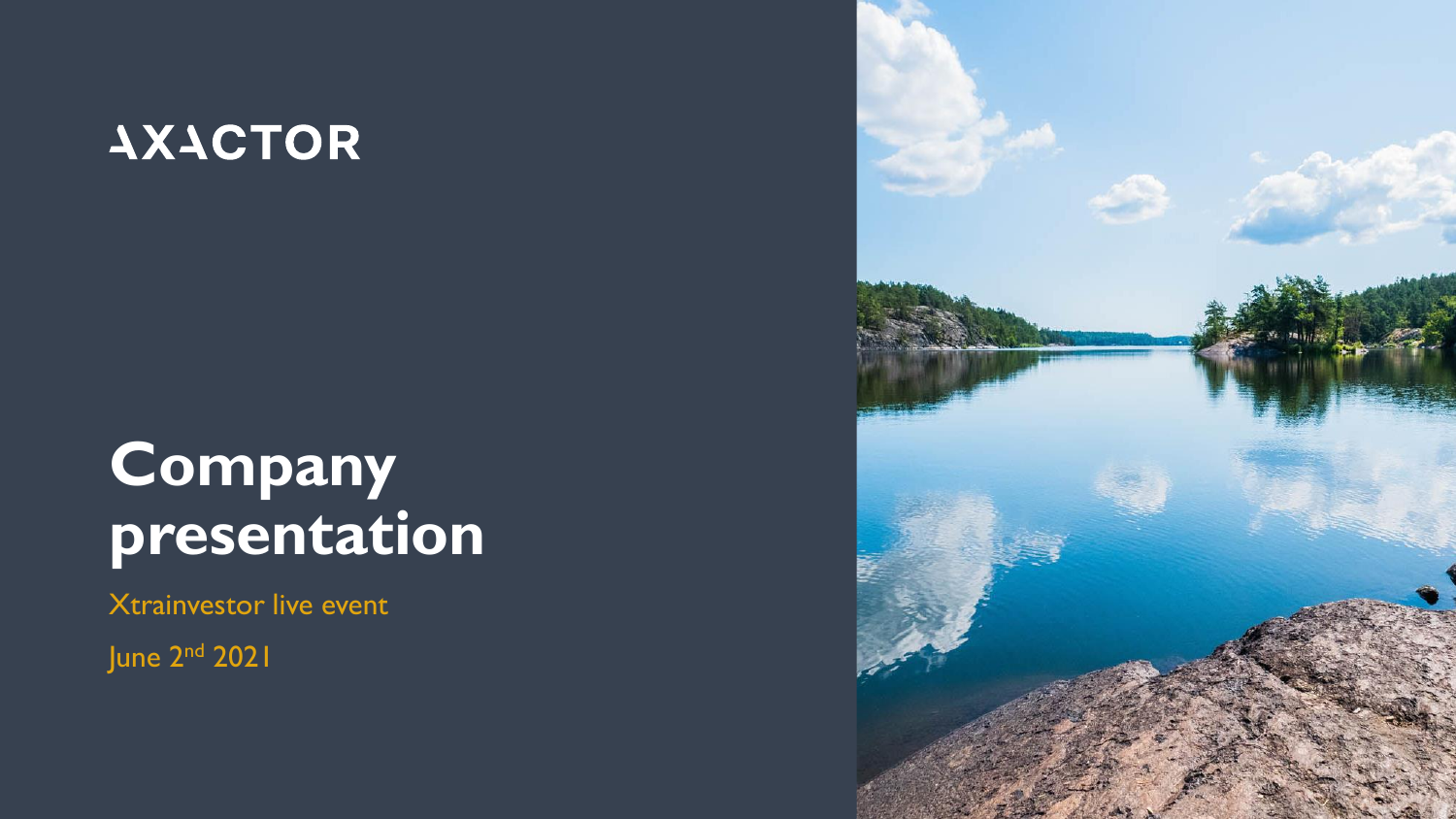## **Axactor SE Company presentation**

June 2<sup>nd</sup> 2021

### Presenting:





Kyrre Svae, Interim CFO

## Agenda

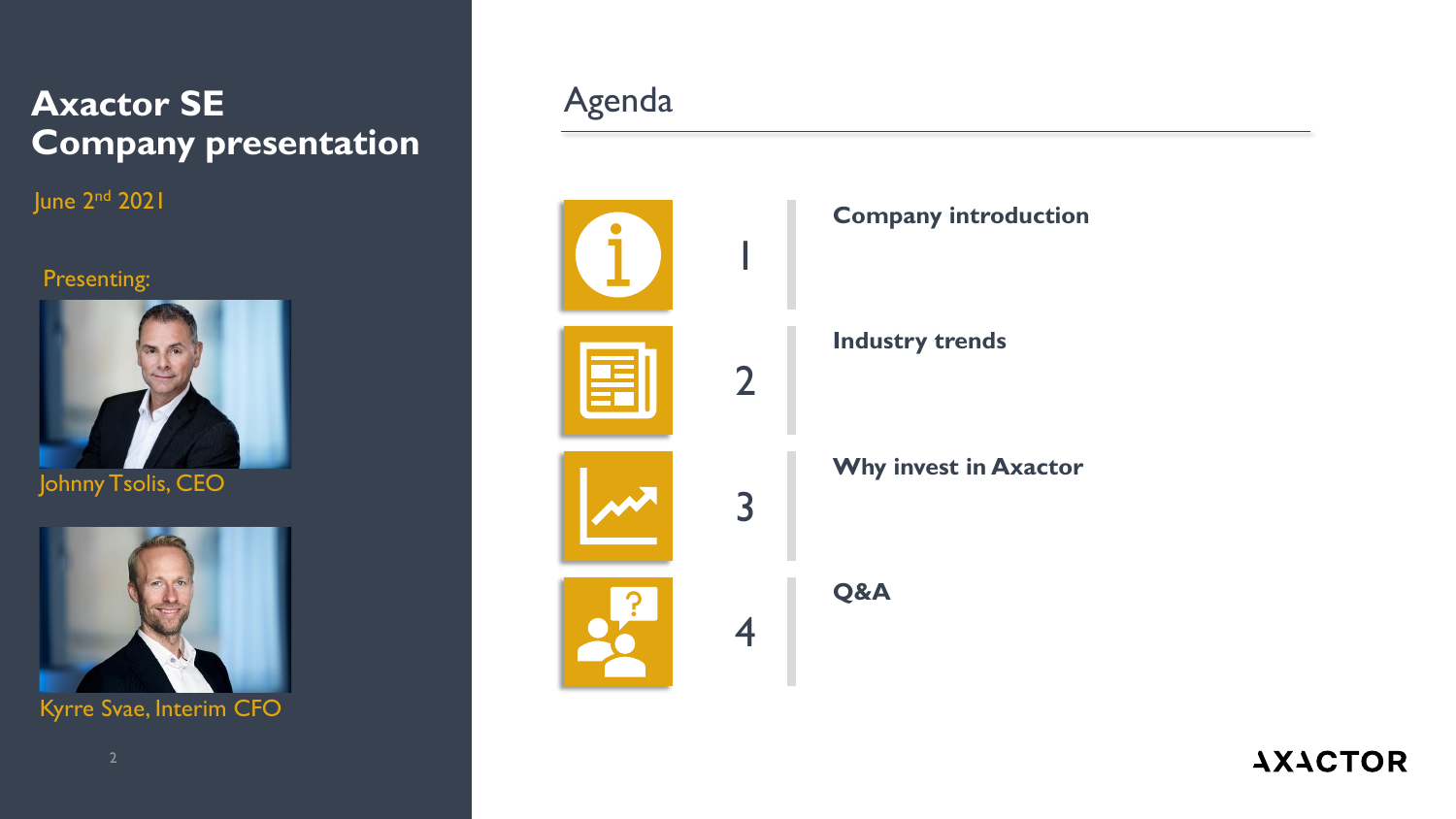# **Axactor is an established European debt collection company that has grown rapidly in targeted markets**

- Established in Q4 2015 with headquarters in Oslo, Norway, and is one of Europe's top-ten debt collectors
- Main focus on collection and acquisition of unsecured nonperforming loans ("NPL") from financial institutions and third-party collection ("3PC")
- Operations in six countries; Finland, Germany, Italy, Norway, Spain and Sweden, with 1,095 FTEs
- Portfolio acquisitions north of EUR 600m for 2019 and 2020 combined
- Geveran owns 44% of Oslo-listed Axactor SE



#### 3 1) Share of Total income 2020 adj. for revaluations on NPLs (to get normalized level) 2) Excl. REO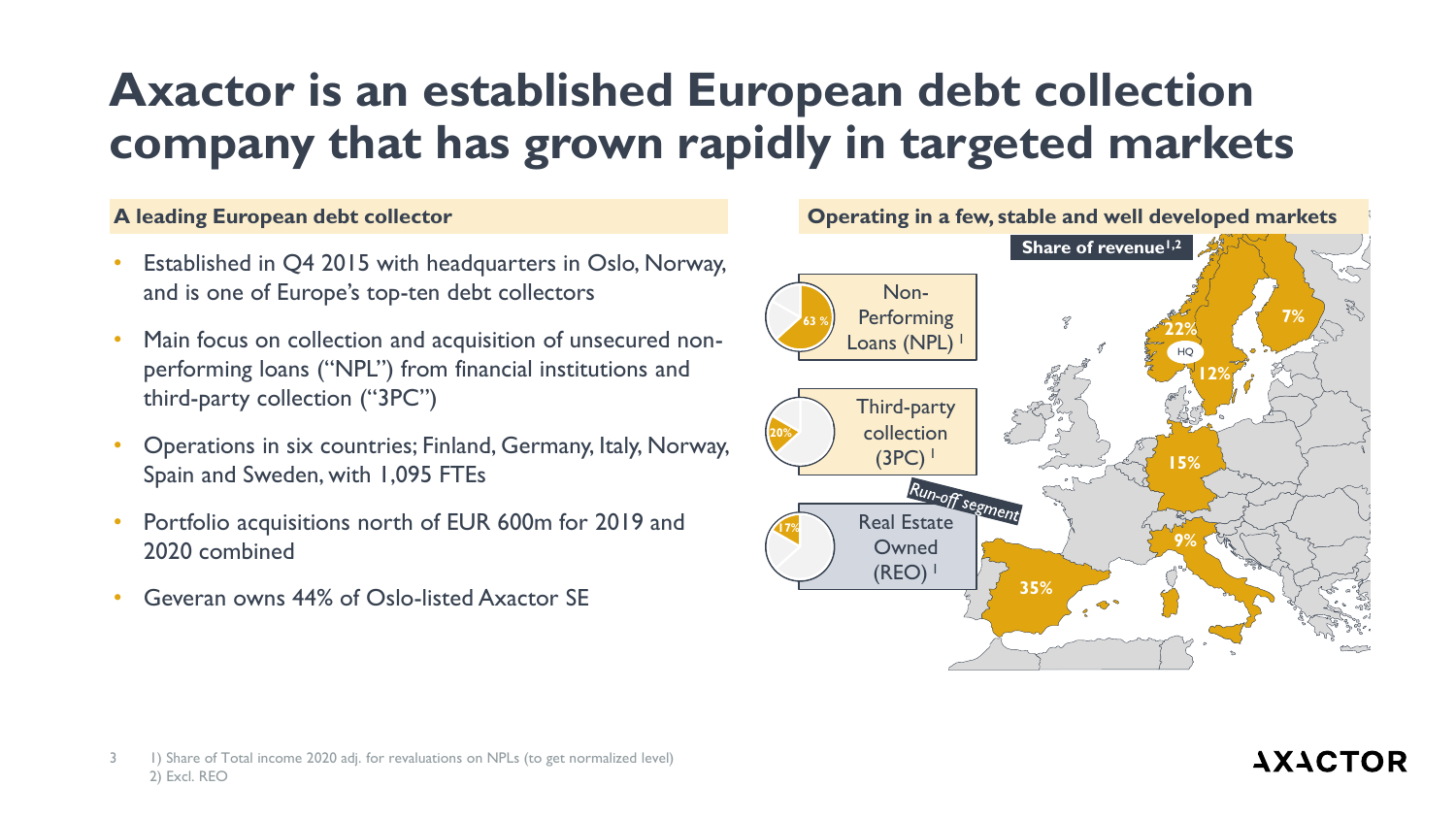# **Our core business areas simply explained**

### **Non-Performing Loans (NPL) Third-party collection (3PC)**

- Buy defaulted debt at discount to face value
	- Price variations between markets, age and type of debt
- Example: Credit card, personal loans
- Use own highly trained personnel and systems to collect
- Profit on collecting more efficient than banks
- Gross money multiple typically between 1.7-2.5x
- Valuation based on a 15-year collection curve

Combined deals

Operational synergies (systems, personnel)

**Diversification** 

- Traditional debt collection on behalf of external customers
	- Typically a fixed fee or a commission to Axactor on the collected amount
- Low capital requirements
- Creates strong customer relationships and recurring business
- Provides pricing support for NPL acquisition
- Focus on combined forward flow and 3PC deals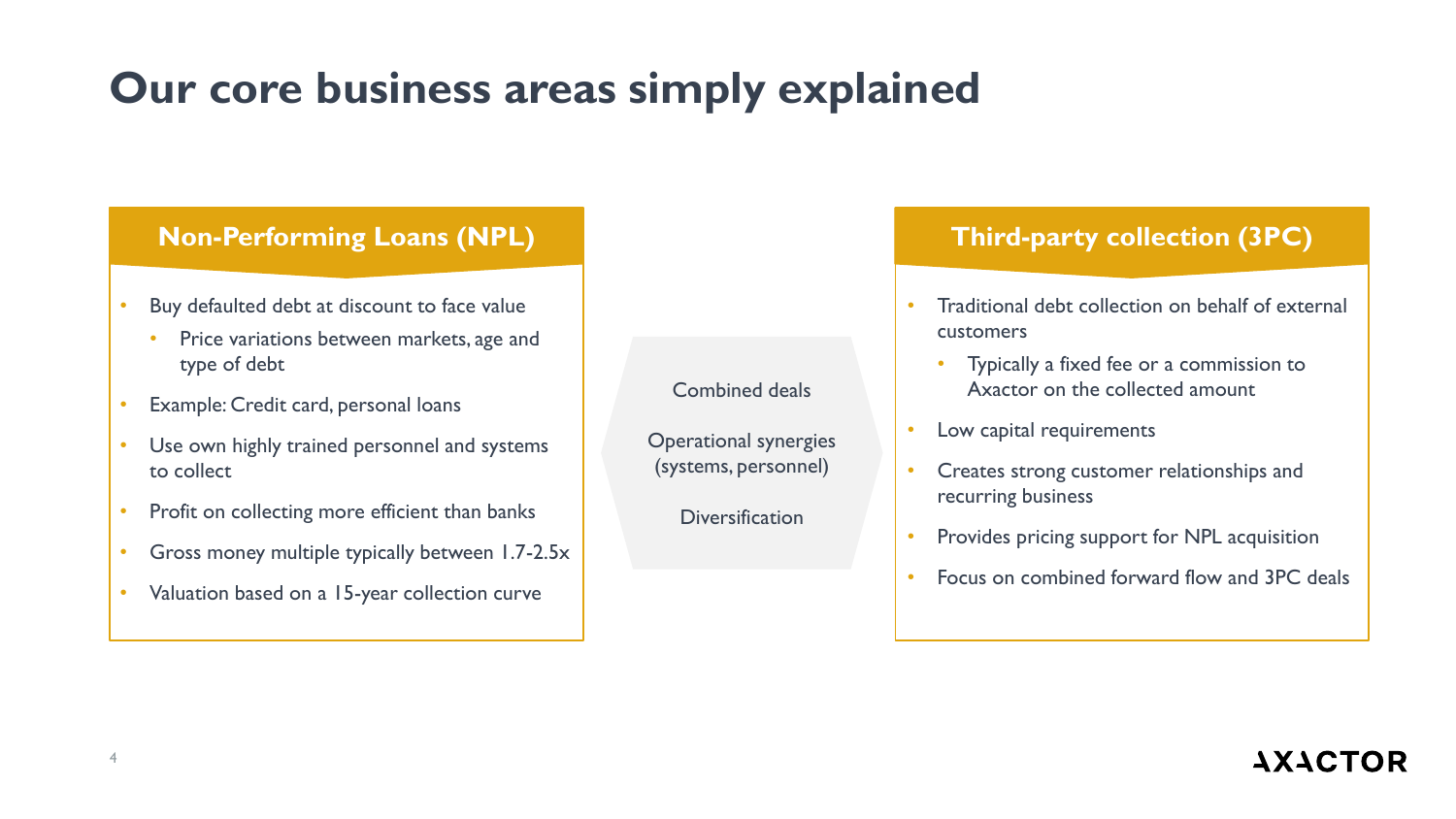# **Axactor follows a clear and simple niche strategy**



### **NICHE STRATEGY**

- Six carefully **selected geographies**
- **Business-to-consumer unsecured NPLs** with claim size **500 – 50,000 EUR**
- Only acquiring debt originated within **bank/finance** segment
- Focus on **first-hand portfolios** of **fresh debt** from **well-known vendors**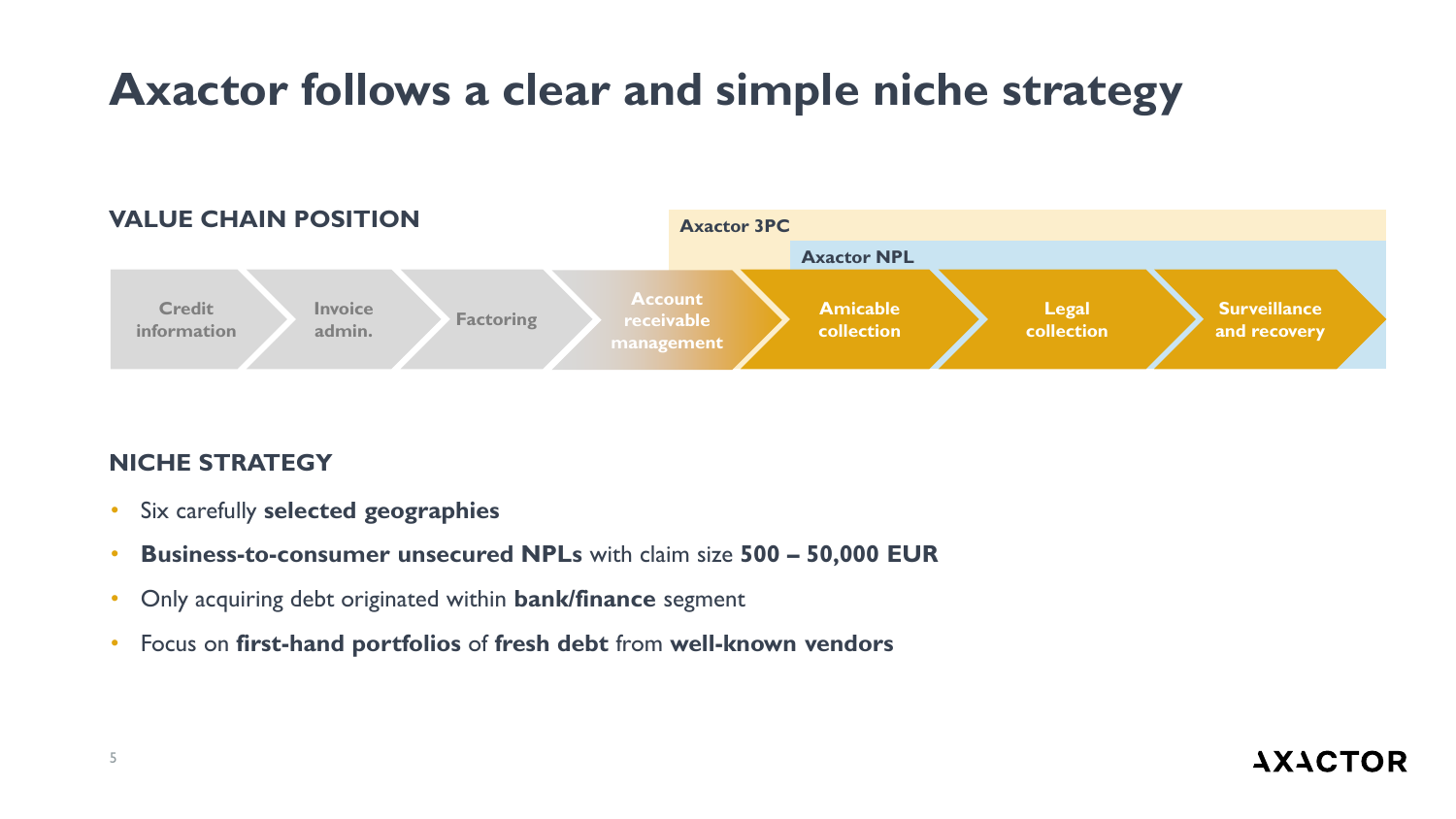## **From start-up to established player**

**- After five years in business, Axactor enters a new phase with increased focus on earnings**

### Start-up (2016-2020)

### **Grow revenue & scale**

- Aggressive growth
- Market entries
- Establish IT and operations

Established player (2021-2024) Steady state  $(2025 \rightarrow)$ 

#### **Grow return on equity**

- Grow size in existing markets
- Operational excellence
- Initiate dividend payments
- Take part in consolidation of the NPL industry

#### **Grow presence**

- Steady state
- Competitive cash return to shareholders
- Use superior operations to enter new markets and segments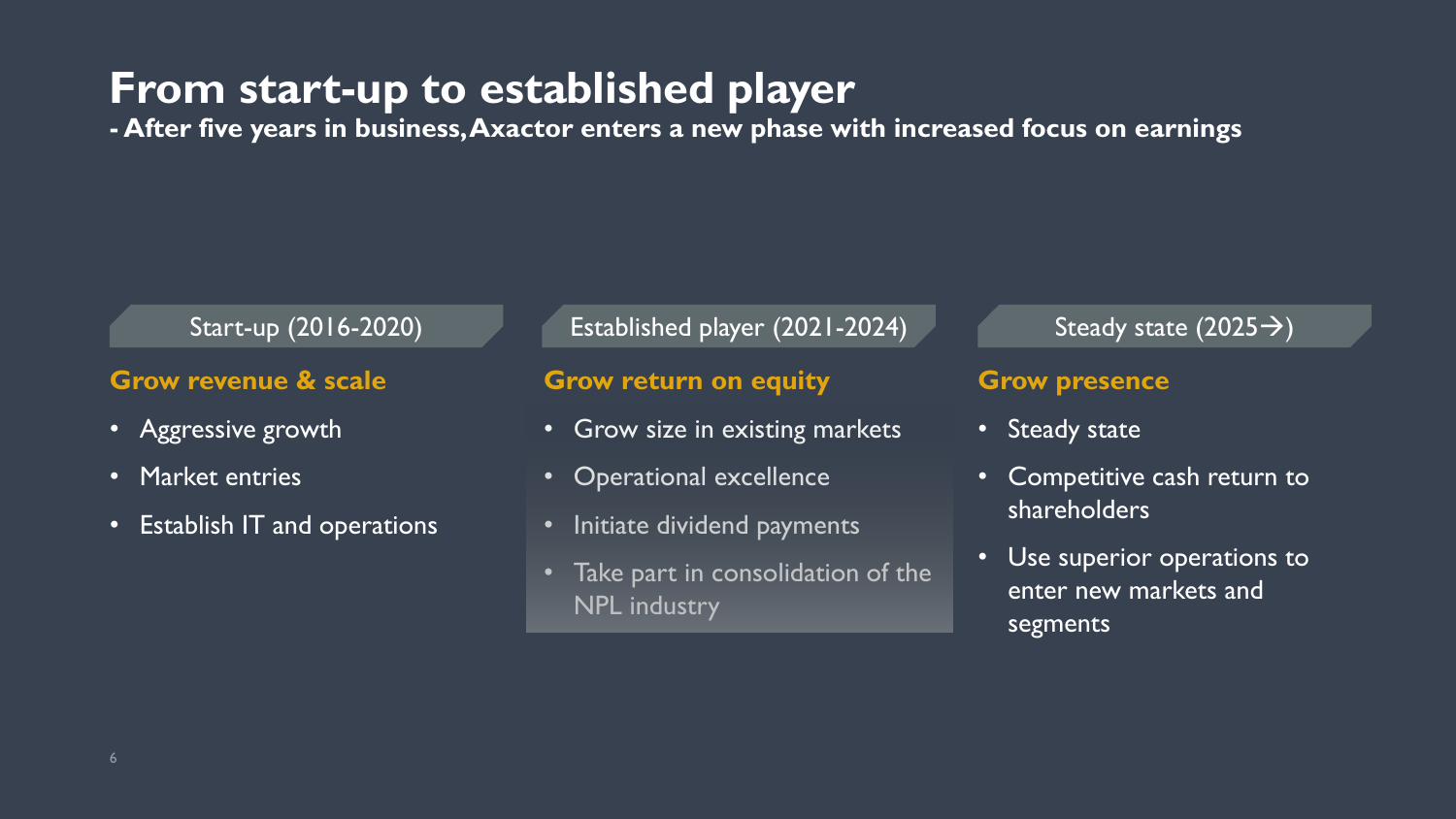# **Key Financial Highlights Q1 2021**



YoY growth



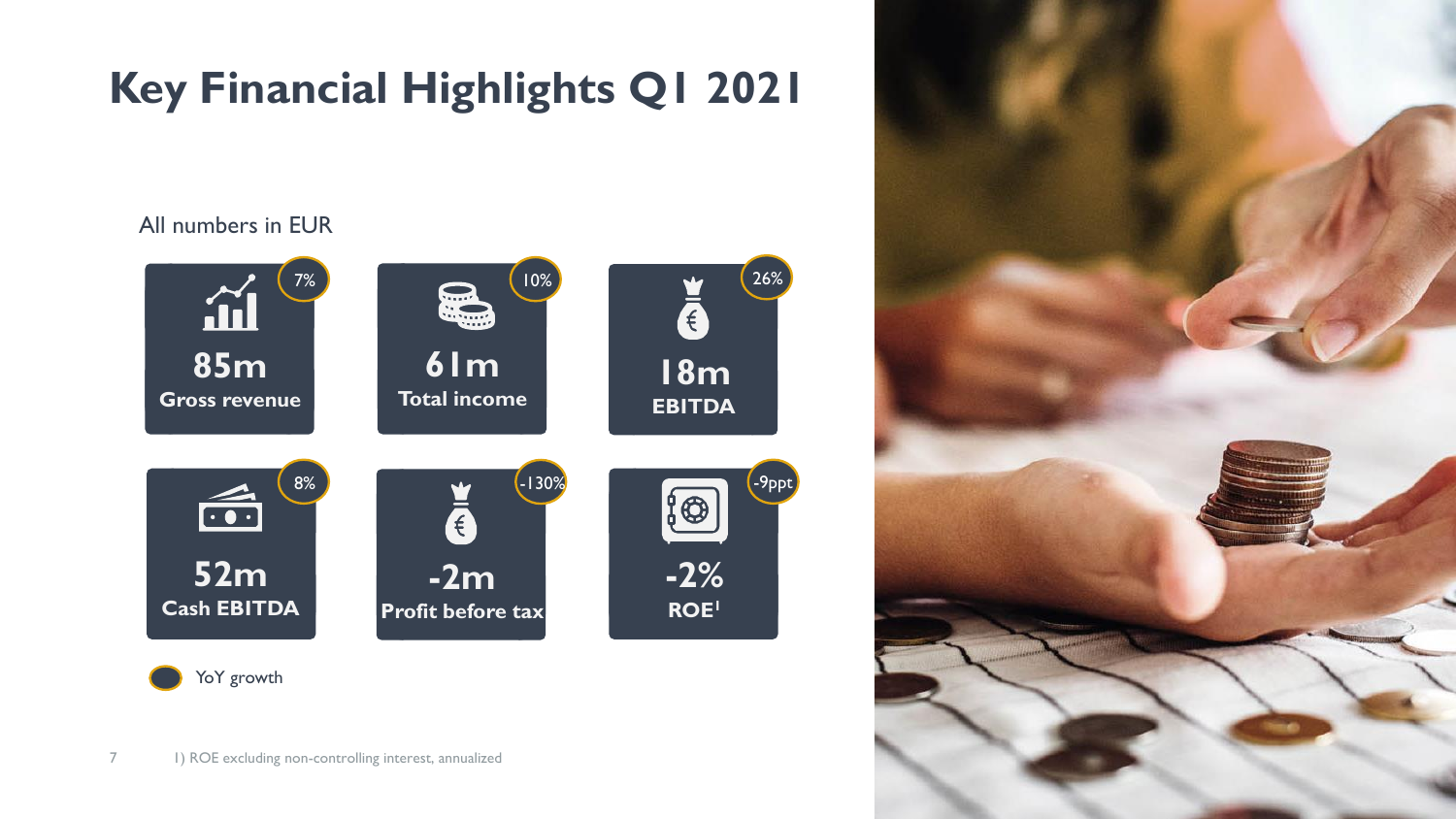## **NPL active forecast aligned with current performance - Supporting correct portfolio valuations going forward**

Business case and active forecast versus cash collected<sup>1</sup>



-20 -20 -20 -21 -21 -21 -22 -22 -22 -22 -23 -23 -23 -23 -24 -24 -24 -24 -25 -25 -25 -25

- Cash collected in 2020 did not meet the original business case primarily due to Covid-19
- Active forecast is aligned with current performance
- Historic underperformance assumed lost – prudent approach
- Axactor with one of the tightest performance criteria for revaluation in the industry

Business case Active forecast Cash Collected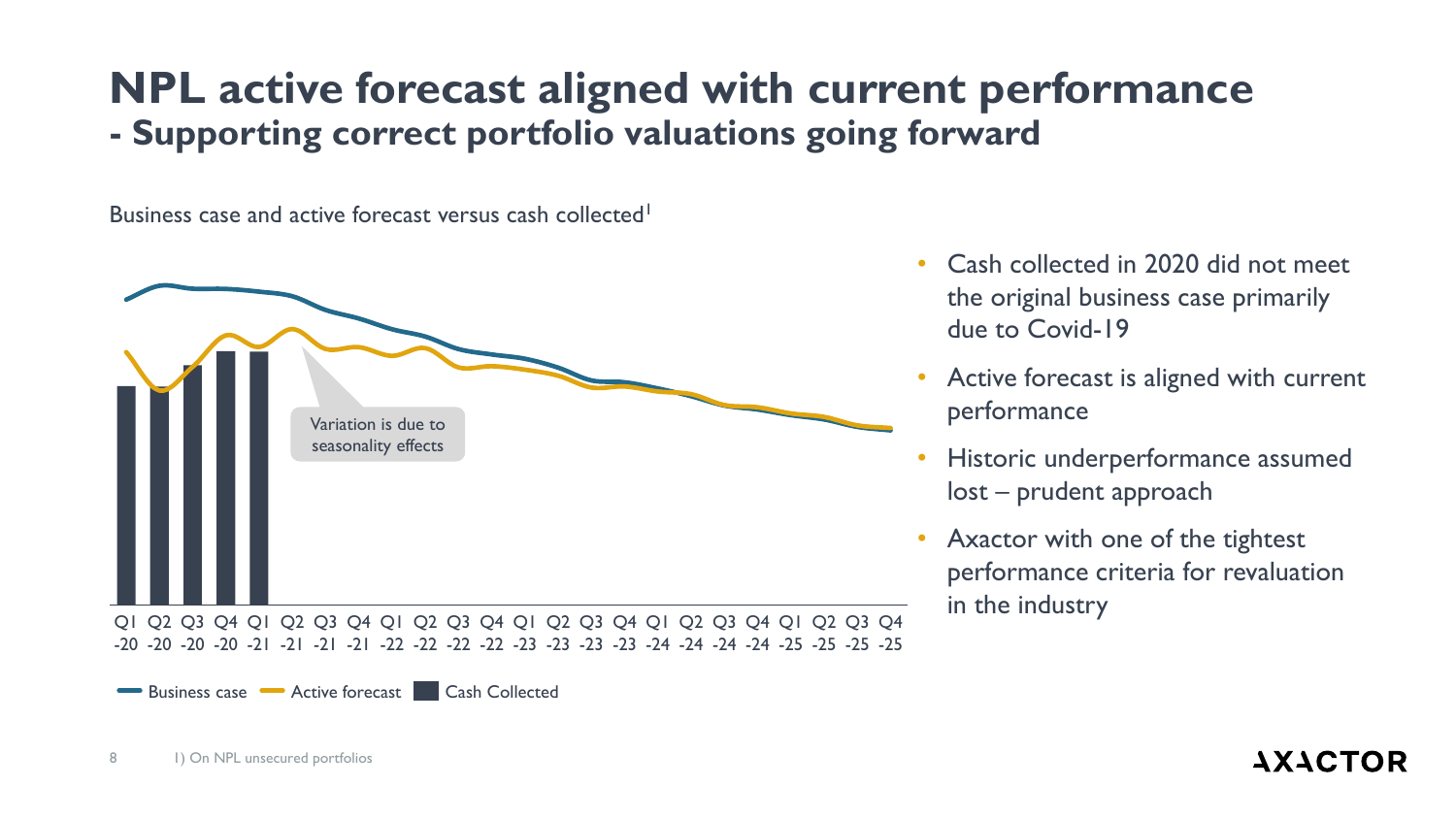

# Agenda

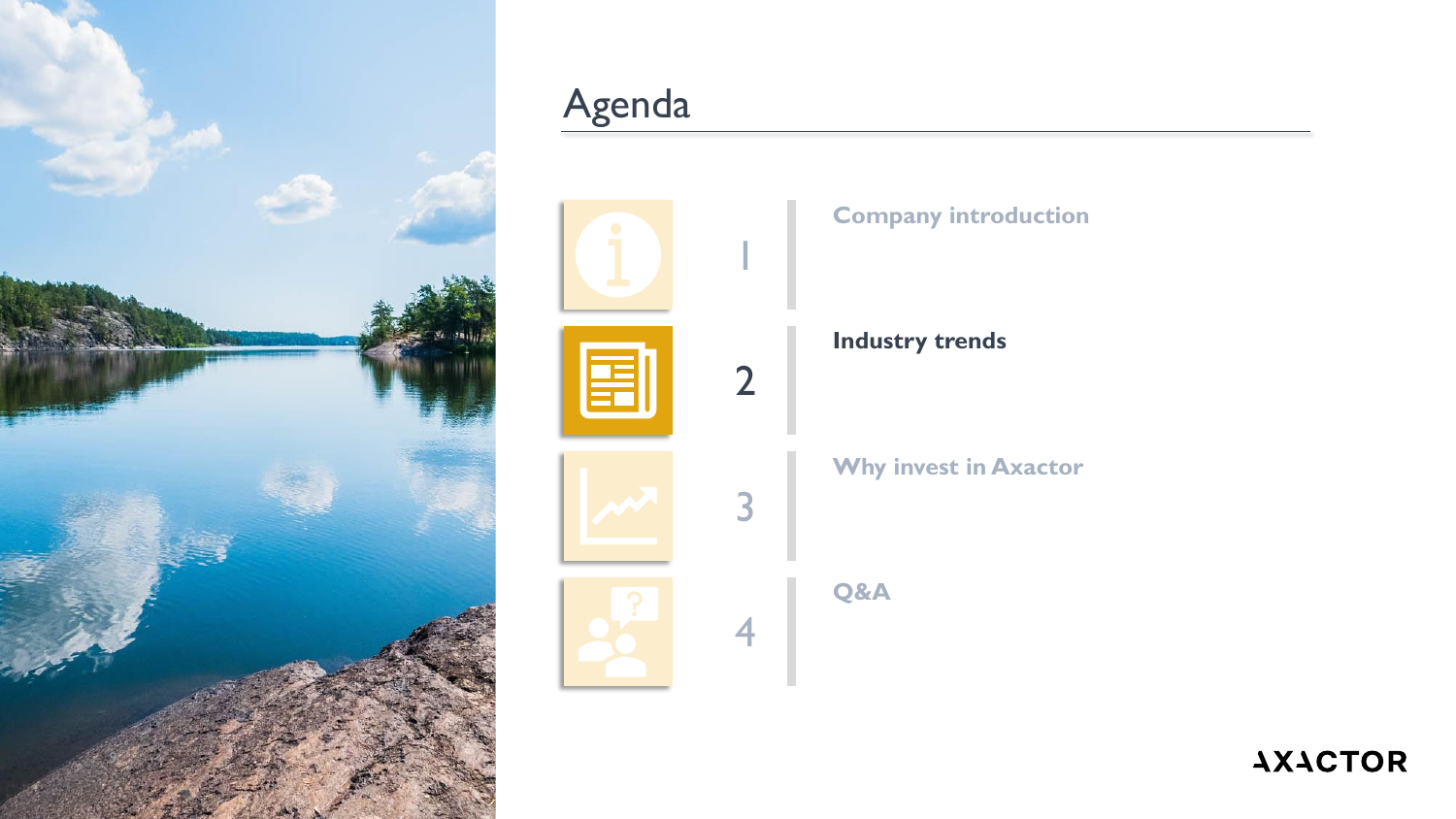# **Key industry trends 2021**

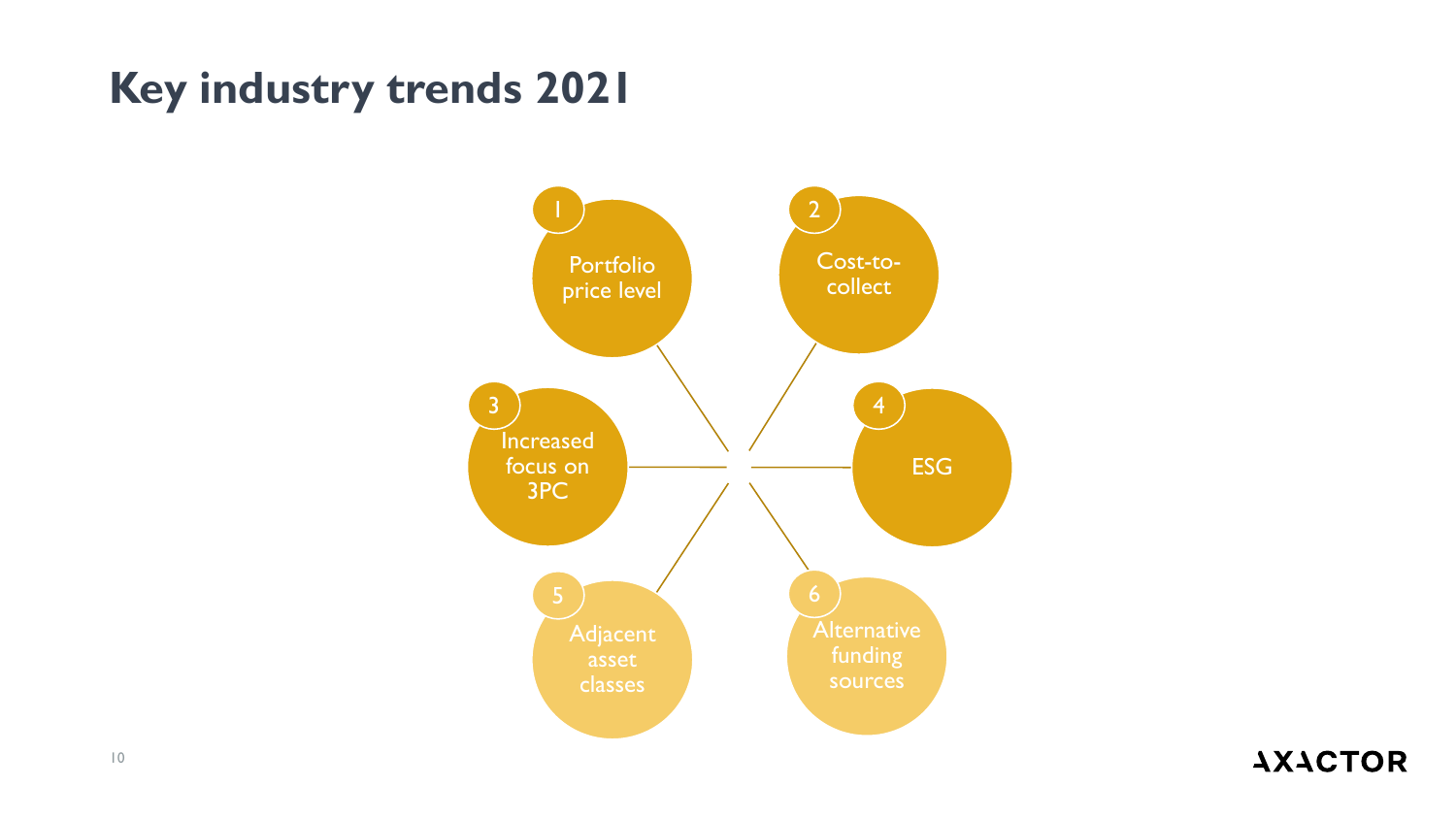# **Expect IRR to converge towards historic average**

**- Significantly above historic IRR for Axactor**



#### **Upwards pressure**

- **Overhang** of unsold NPLs after the pandemic
- Increased **regulatory pressure** on banks - Prudential backstop
- Stronger industry **discipline** than in '16-'18

#### **Downwards pressure**

- Most industry players with high **investment capacity**
	- New **volumes needed** to avoid declining revenues
- **Lower loan volumes** and **default rates** reduces size of 2021 NPL vintage

## **AXACTOR**

**Portfolic** price level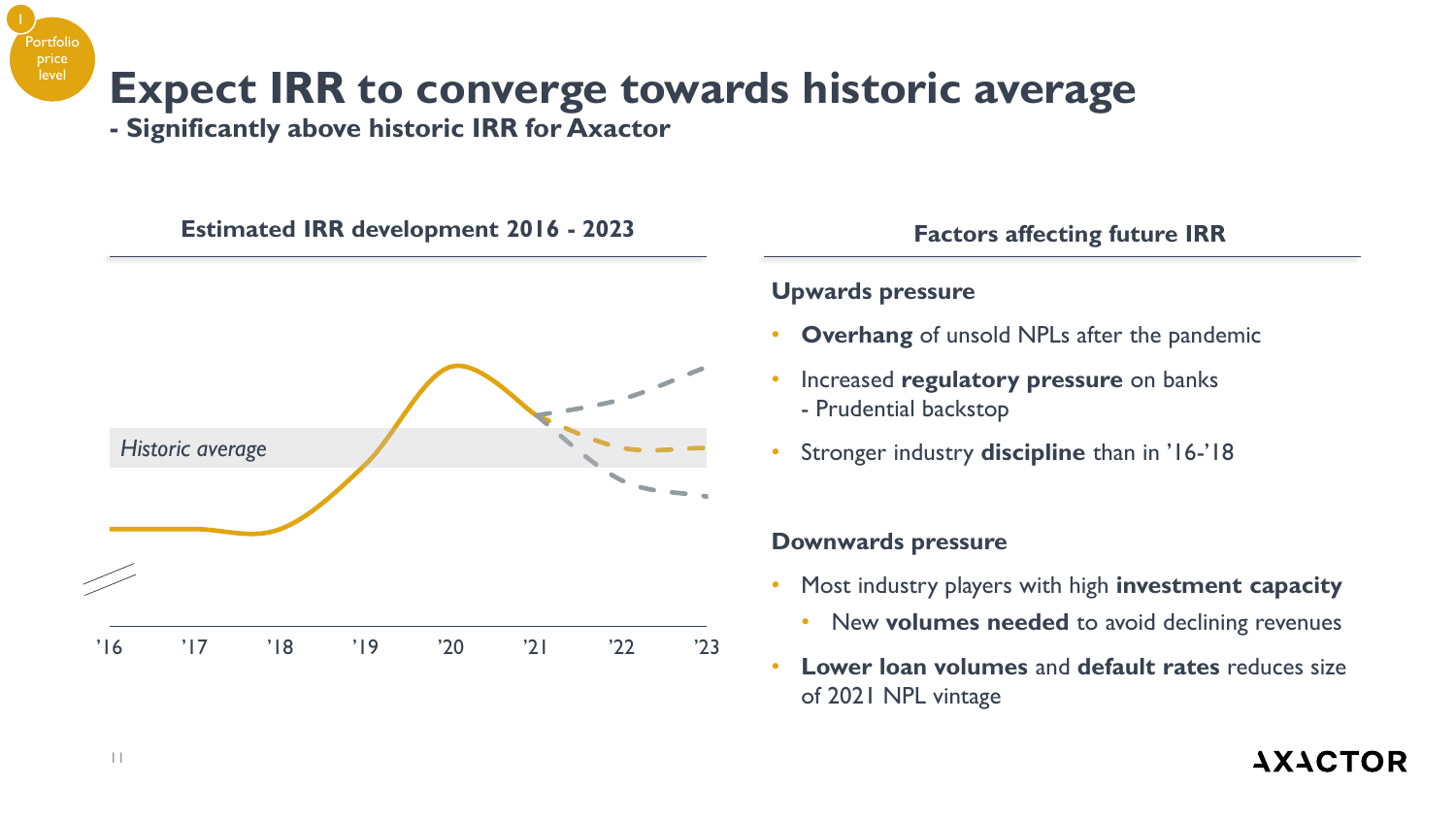# **Increasing focus on cost level in the industry**

**- Axactor with industry leading cost-to-collect and aiming for further improvements**

**NPL Cost-to-Collect & total income per market 2016-2020<sup>1</sup>** (EURm)

Cost-tocollect

2



- Axactor incepted to disrupt the industry on cost-to-collect
- Continued innovation and growing economies of scale to fuel further improvements
- Strict niche strategy supporting long-term competitiveness

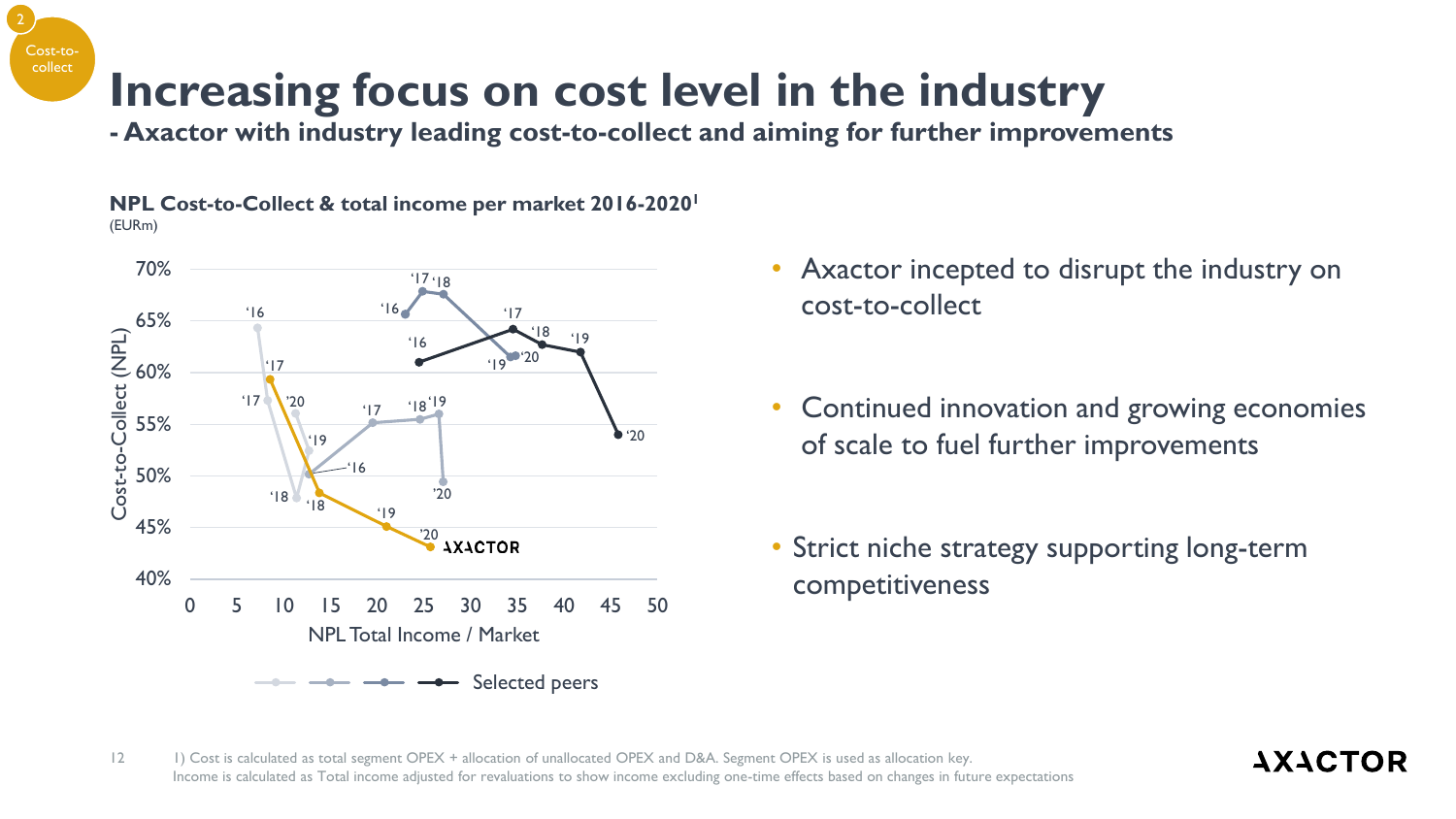# **Trend of improving utilization of collection platform**

**- Different strategies to reach optimal utilization**



- Capital light, recurring revenue with good margin and diversification benefits
- Synergies with NPL on operation, customer partnerships and portfolio insight
- Volumes expected to recover to pre-covid levels as societies reopen

## **AXACTOR**

Increased focus on 3PC

3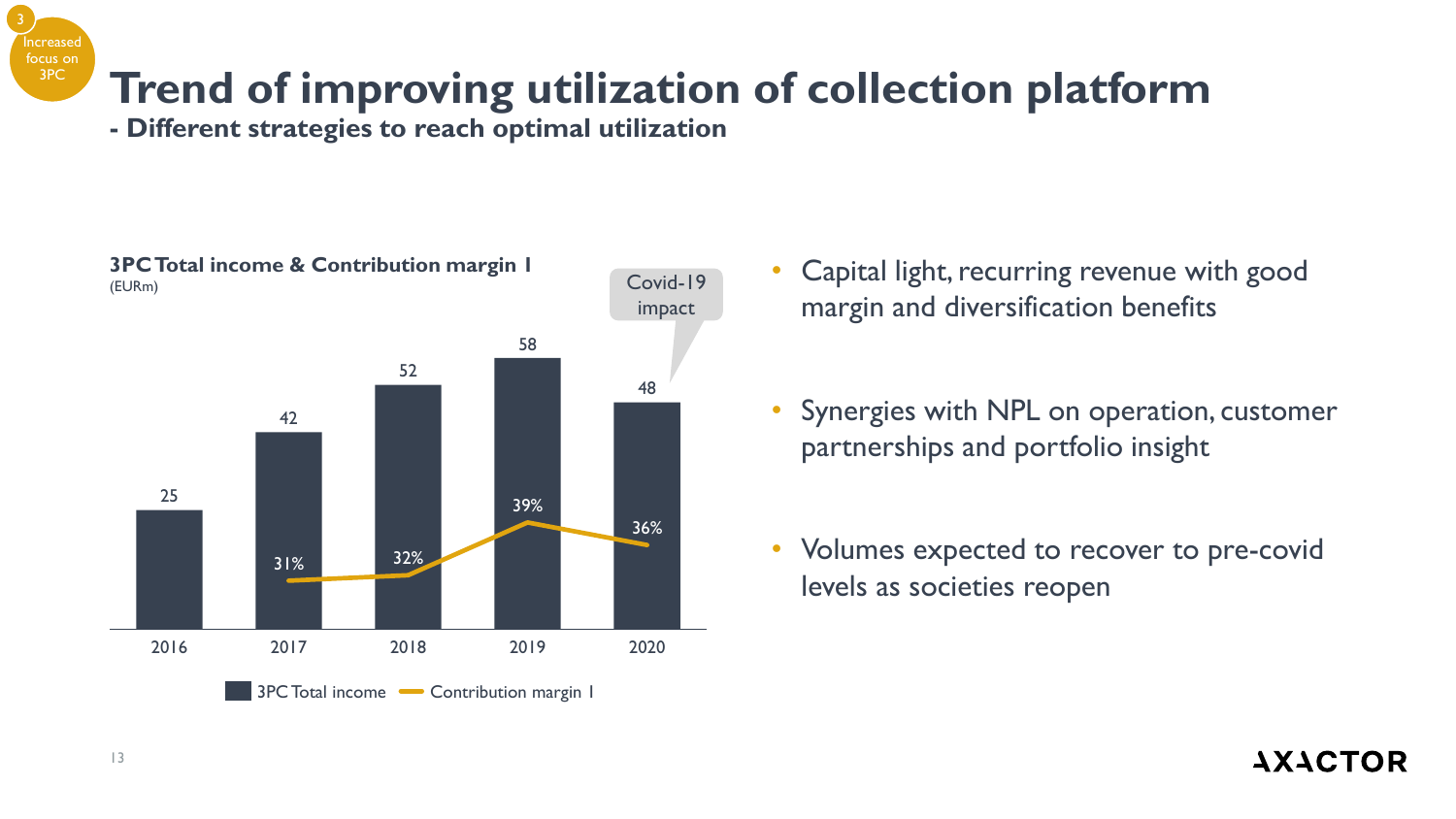# **ESG with increasing importance**

**- Axactor ranked #2 in consumer finance sector by Sustainalytics<sup>1</sup>**

| <b>Axactor ESG rating</b>       |                     |  |  |  |
|---------------------------------|---------------------|--|--|--|
| <b>Relative performance</b>     | Rank <sup>1</sup>   |  |  |  |
| Consumer finance subindustry    | 2 out of 145        |  |  |  |
| Diversified financials industry | 79 out of 733       |  |  |  |
| Global universe                 | 1,840 out of 13,564 |  |  |  |



- ESG an important part of Axactor's DNA
- Increasing attention from all stakeholders

- Carefully selected goals where Axactor can make a difference
- UN sustainable development goals integrated in Axactor's strategy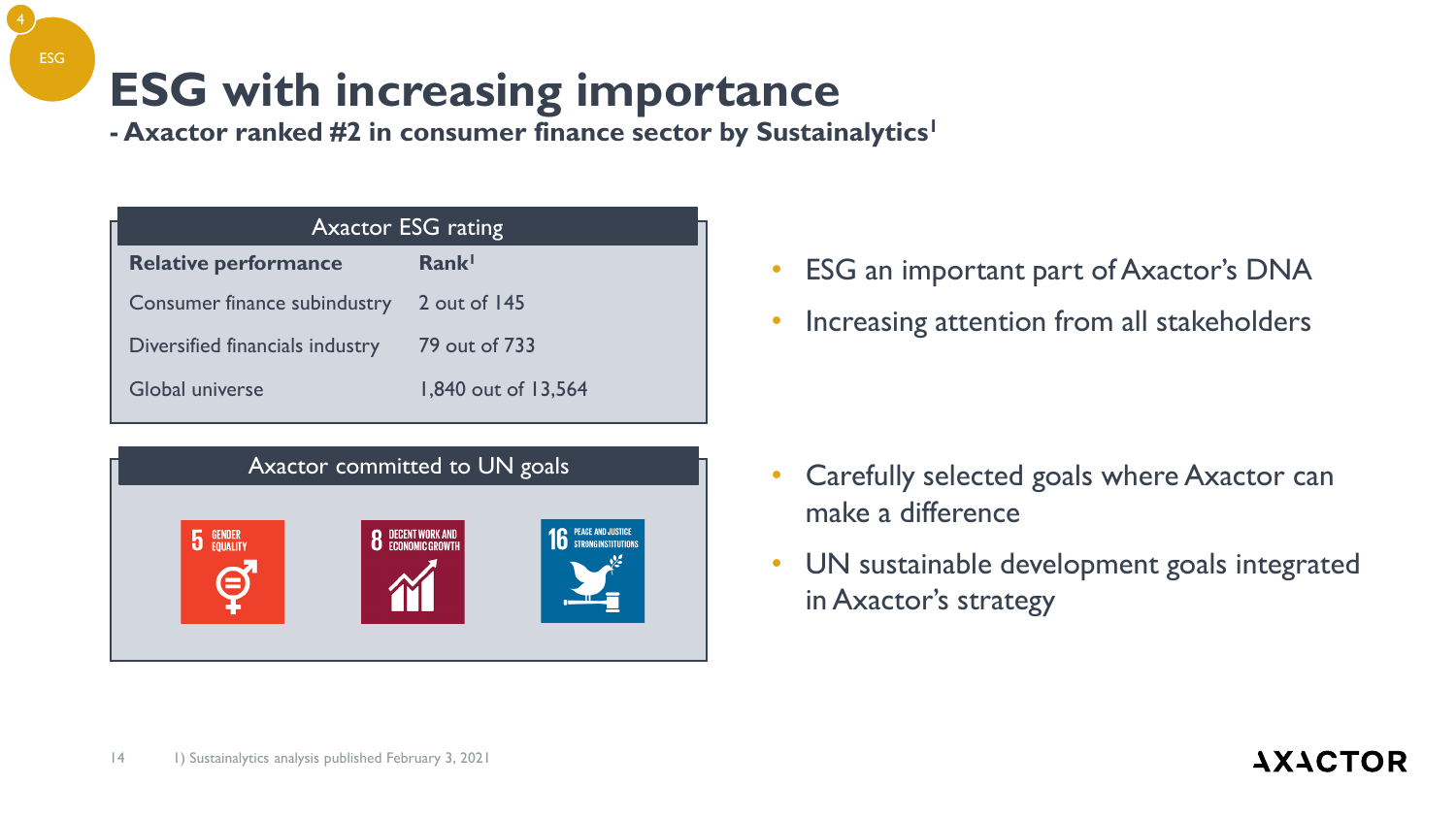

# Agenda

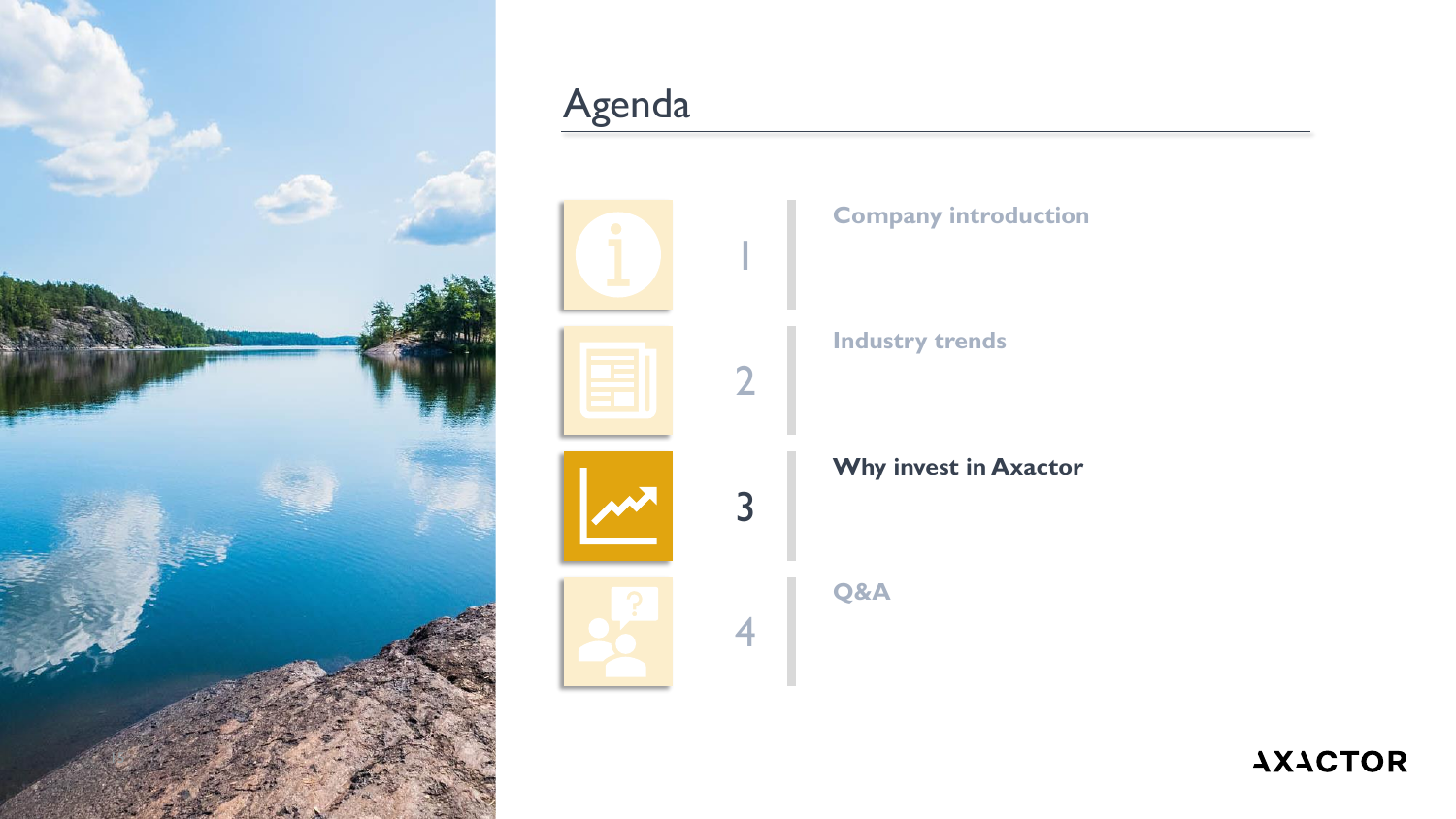## **Why invest in the debt collection INDUSTRY?**

| <b>Driver</b>    | <b>Comments</b>                                                                                                                                                                                                          |  |  |
|------------------|--------------------------------------------------------------------------------------------------------------------------------------------------------------------------------------------------------------------------|--|--|
| Revenue growth   | <b>Volume</b> sent to debt collection expected to <b>increase</b> as<br>societies reopen and moratoriums end<br><b>Large NPL-volumes</b> expected for sale<br>- Overhang from the pandemic and Prudential backstop rules |  |  |
| Margin expansion | Expect <b>IRR</b> to be significantly above 2016-2018 levels                                                                                                                                                             |  |  |
| Valuation        | <b>Resilient</b> through the pandemic, and trading with relatively <b>low</b><br>P/B compared to 10-year average<br>Expect <b>industry consolidation</b> over the next 2-3 years                                         |  |  |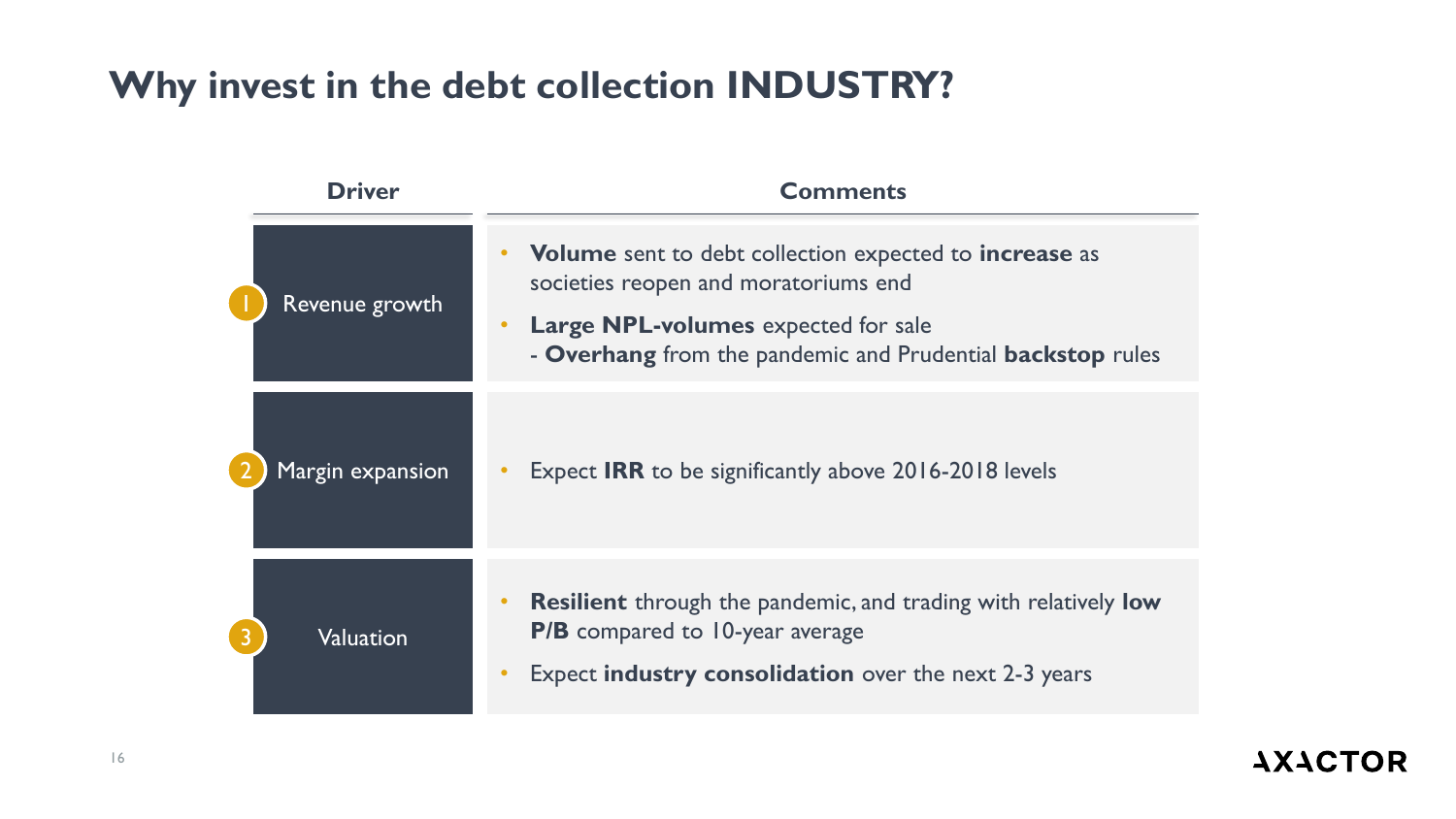## **Why invest in AXACTOR?**

| Driver           | <b>Comments</b>                                                                                                                                                                                                                                                                                                         |  |  |
|------------------|-------------------------------------------------------------------------------------------------------------------------------------------------------------------------------------------------------------------------------------------------------------------------------------------------------------------------|--|--|
| Revenue growth   | NPL - Expect material revenue growth next 12 months<br>$\bullet$<br><b>EUR</b> $\sim$ 550 $m1$ in est. investment capacity limit<br>$\bullet$<br><b>EUR ~130m in est. replacement CAPEX</b><br>$\bullet$<br>3PC - revenues reverting to pre-covid levels and beyond<br>$\bullet$                                        |  |  |
|                  |                                                                                                                                                                                                                                                                                                                         |  |  |
| Margin expansion | Replacing low <b>IRR</b> portfolios with <b>new acquisitions</b><br>Relative improvement expected to be larger for Axactor<br>$\bullet$<br>than competitors - coming from a lower starting point<br>Effects of <b>cost reduction</b> program and economies of scale<br>$\bullet$<br><b>Phasing out REO</b><br>$\bullet$ |  |  |
| Valuation        | Material post-covid repricing potential<br><b>Attractive target for private equity &amp; industrial players</b><br>Industry leading cost-to-collect platform                                                                                                                                                            |  |  |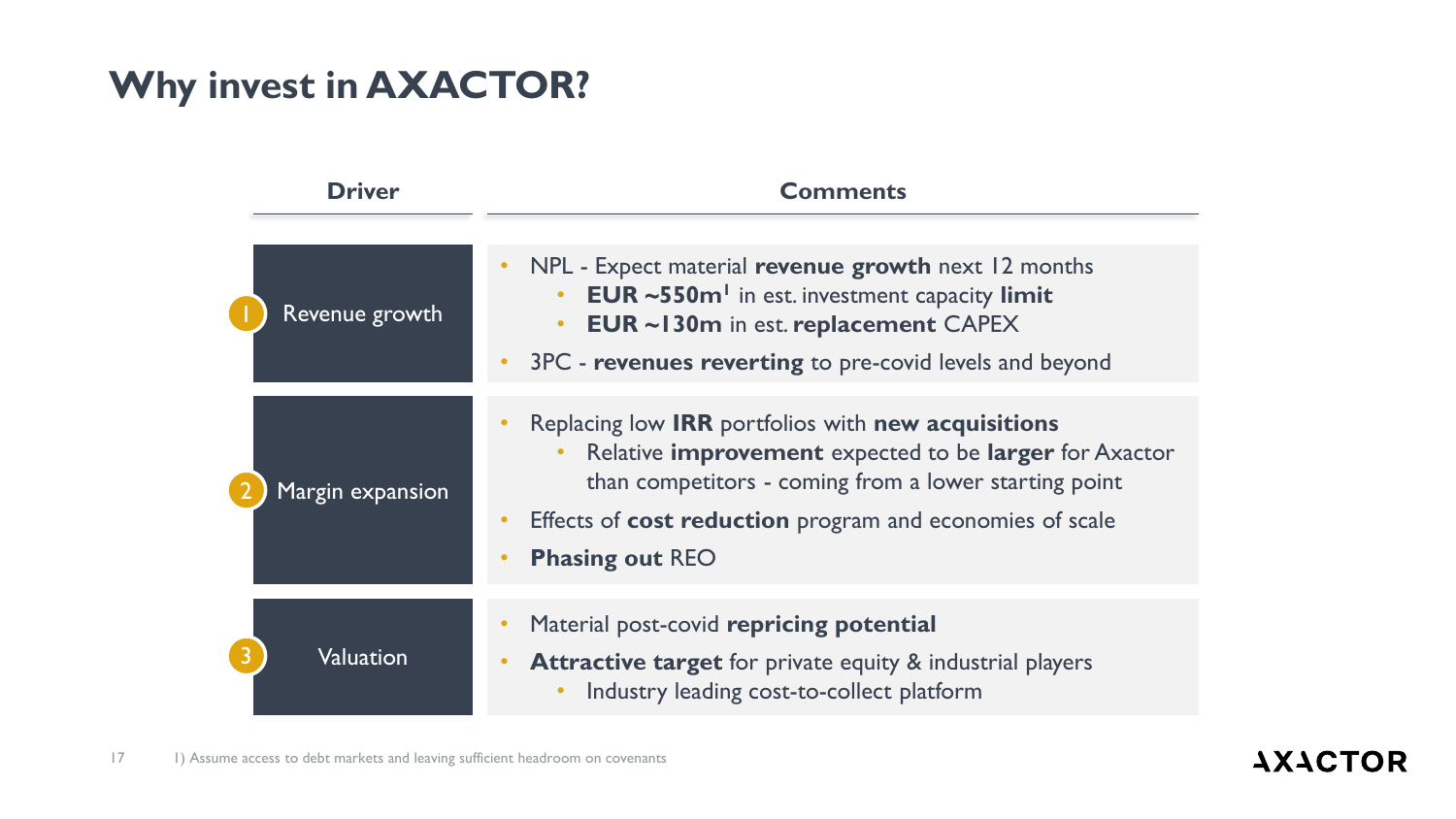## **Axactor SE Company presentation**

June 2nd 2021

### Presenting:





Kyrre Svae, interim CFO

## Agenda

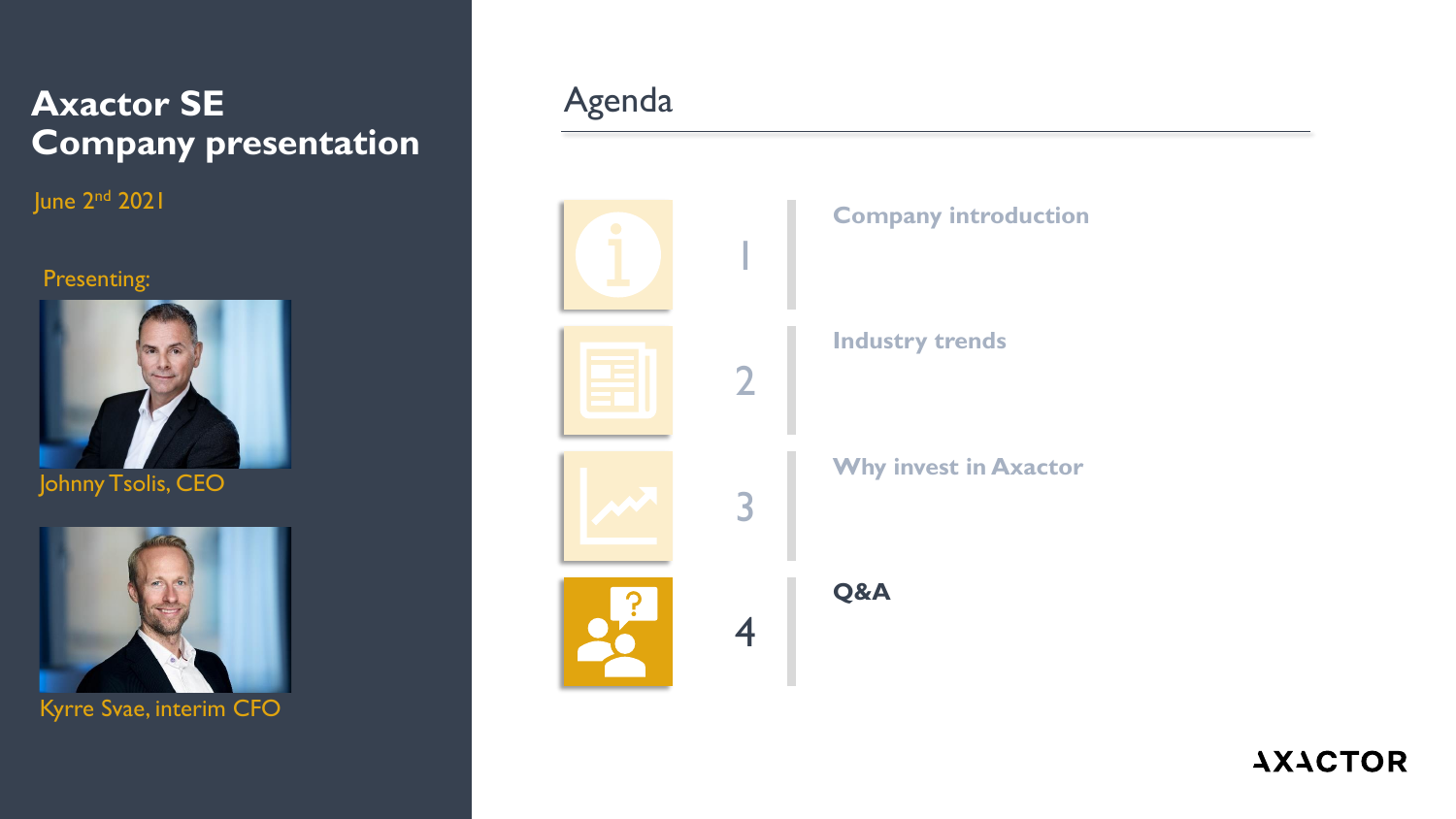## **Terms and abbreviations**

#### **APM / KPI definition**

| Cash EBITDA                             | EBITDA adjusted for change in forward flow derivatives, calculated cost of share option program, portfolio<br>amortizations and revaluations, REO cost of sales and REO impairments | <b>Terms and abbreviations</b> |                                                                                                             |
|-----------------------------------------|-------------------------------------------------------------------------------------------------------------------------------------------------------------------------------------|--------------------------------|-------------------------------------------------------------------------------------------------------------|
| CM1 Margin                              | Total operating expenses (excluding SG&A, IT and corporate cost) as a percentage of total income                                                                                    | 3PC                            | Third-party collection                                                                                      |
| Debt-to-equity ratio                    | Total interest bearing debt as a percentage of total equity                                                                                                                         | APM                            | Alternative Performance Measures                                                                            |
| Discount                                | The rate of discount of original debt balance used to negotiate repayment of debt                                                                                                   | ARM                            | Accounts Receivable Management                                                                              |
| <b>EBITDA</b> margin                    | EBITDA as a percentage of total income                                                                                                                                              | B <sub>2</sub> B               | <b>Business to Business</b>                                                                                 |
| Economic growth                         | GDP (Gross Domestic Product) growth                                                                                                                                                 | B <sub>2C</sub>                | <b>Business to Consumer</b>                                                                                 |
| Efficient Legal system                  | Governmental bailiff exchanging information electronically                                                                                                                          | BoD                            | <b>Board of Directors</b>                                                                                   |
| Equity ratio                            | Total equity as a percentage of total equity and liabilities                                                                                                                        | CGU                            | <b>Cash Generating Unit</b>                                                                                 |
|                                         |                                                                                                                                                                                     | CM <sub>1</sub>                |                                                                                                             |
|                                         | Estimated Remaining Collection express the expected future cash collection on own portfolios (NPLs) in nominal                                                                      |                                | <b>Contribution Margin</b>                                                                                  |
| ERC                                     | values, over the next 180 months.                                                                                                                                                   | Dopex<br>EBIT                  | Direct Operating expenses                                                                                   |
| Gross margin                            | Cash EBITDA as a percentage of gross revenue                                                                                                                                        |                                | Operating profit, Earning before Interest and Tax                                                           |
|                                         | 3PC revenue, REO sale, cash collected on own portfolios and other revenue, excluding change in forward flow                                                                         | EBITDA                         | Earnings Before Interest, Tax, Depreciation and Amortization                                                |
| Gross revenue                           | derivatives                                                                                                                                                                         | ECL                            | <b>Expected Credit Loss</b>                                                                                 |
| House pricing                           | House price index, development of real estate values                                                                                                                                | EPS                            | Earnings Per Share                                                                                          |
| Interest changes                        | The interest charged to debtors on active claims                                                                                                                                    | EUR                            | Euro                                                                                                        |
| Interest level                          | Lending rate in the market                                                                                                                                                          | <b>FTE</b>                     | <b>Full Time Equivalent</b>                                                                                 |
|                                         | Net Interest Bearing Debt means the aggregated amount of interest bearing debt, less aggregated amount of                                                                           | <b>IFRS</b>                    | International Financial Reporting Standards                                                                 |
| <b>NIBD</b>                             | unrestricted cash and bank deposits, on a consolidated basis                                                                                                                        | <b>NCI</b>                     | Non-controlling interests                                                                                   |
| Opex ex SG&A, IT and corp.cost          | Total expenses excluding overhead functions                                                                                                                                         | <b>NOK</b>                     | Norwegian Krone                                                                                             |
| Payment agreement                       | Agreement with the debtors to repay their debt                                                                                                                                      | <b>NPL</b>                     | Non-performing loan                                                                                         |
| Recovery rate                           | Portion of the original debt repaid                                                                                                                                                 | OB                             | Outstanding Balance, the total amount Axactor can collect on claims under management, including outstanding |
| Return on Equity, excluding minorities, | Net profit/(loss) to equity holders as a percentage of total average equity in period excluding Non-controlling                                                                     |                                | principal, interest and fees                                                                                |
| annualized                              | interests, annualized based on number of days in period                                                                                                                             | PCI                            | Purchased Credit Impaired                                                                                   |
| Return on Equity, including minorities, | Net profit/(loss) after tax as a percentage of total average equity in period, annualized based on number of days in                                                                | PPA                            | <b>Purchase Price Allocations</b>                                                                           |
| annualized                              | period                                                                                                                                                                              | <b>REO</b>                     | <b>Real Estate Owned</b>                                                                                    |
| Settlements                             | One payment of full debt                                                                                                                                                            | <b>SEK</b>                     | Swedish Krone                                                                                               |
| SG&A, IT and corporate cost             | Total operating expenses for overhead functions                                                                                                                                     | SG&A                           | Selling, General & Administrative                                                                           |
|                                         | Accumulated paid principal amount for the period divided by accumulated collectable principal amount for the                                                                        | SPV                            | Special Purpose Vehicle                                                                                     |
| Solution rate                           | period. Usually expressed on a monthly basis                                                                                                                                        | VIU                            | Value in Use                                                                                                |
| Total estimated capital commitments for | The total estimated capital commitments for the forward flow agreements are calculated based on the volume                                                                          | WACC                           | Weighted Average Cost of Capital                                                                            |
| forward flow agreements                 | received over the last months and limited by the total capex commitment in the contract.                                                                                            | WAEP                           | Weighted Average Exercise Price                                                                             |
| Total income                            | Gross revenue minus portfolio amortizations and revaluations                                                                                                                        |                                |                                                                                                             |
| Tracing activity                        | Finding and updating debtor contact information                                                                                                                                     |                                |                                                                                                             |
|                                         |                                                                                                                                                                                     |                                |                                                                                                             |